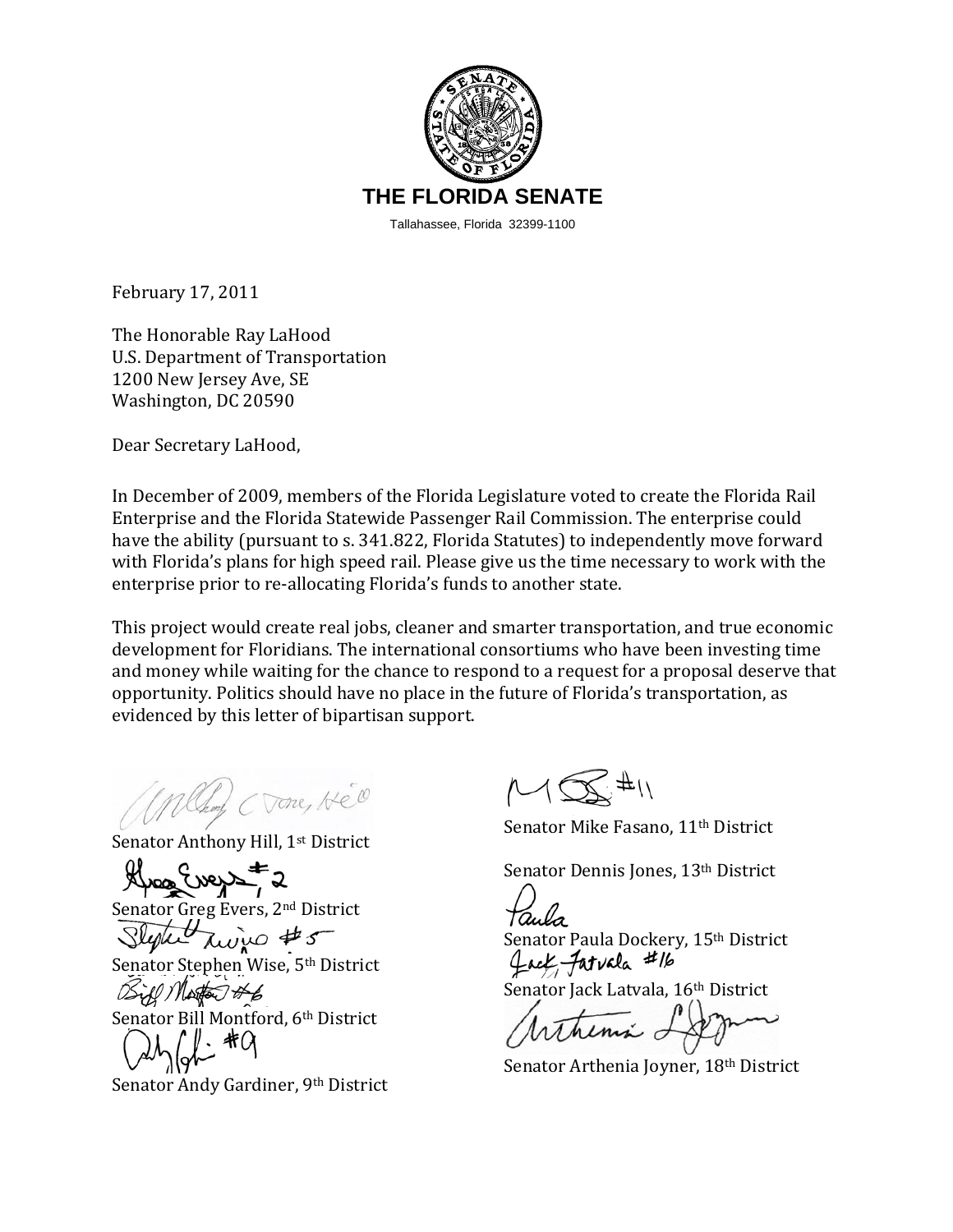t (4

Senator Gary Siplin, 19th District

Senator Mike Bennett, 21st District mmpt#22

Senator David Simmons, 22nd District

hancy Detect

Senator Nancy Detert, 23rd District

naol A

Senator Thad Altman, 24th District

lh

Senator Ellyn Bogdanoff, 25<sup>th</sup> District

Juth Senegant

Senator Lizbeth Benacquisto, 27<sup>th</sup> District

Senator Chris Smith, 29th District

laves

Senator Maria Sachs, 30th District

Usann ,

Senator Eleanor Sobel, 31st District

umy

Senator Jeremy Ring, 32<sup>nd</sup> District

nan Rich

Green Mager

Senator Gwen Margolis, 35<sup>th</sup> District

ar #36

Senator Miguel Diaz de la Portilla, 36th District

Senator Rene Garcia, 40<sup>th</sup> District